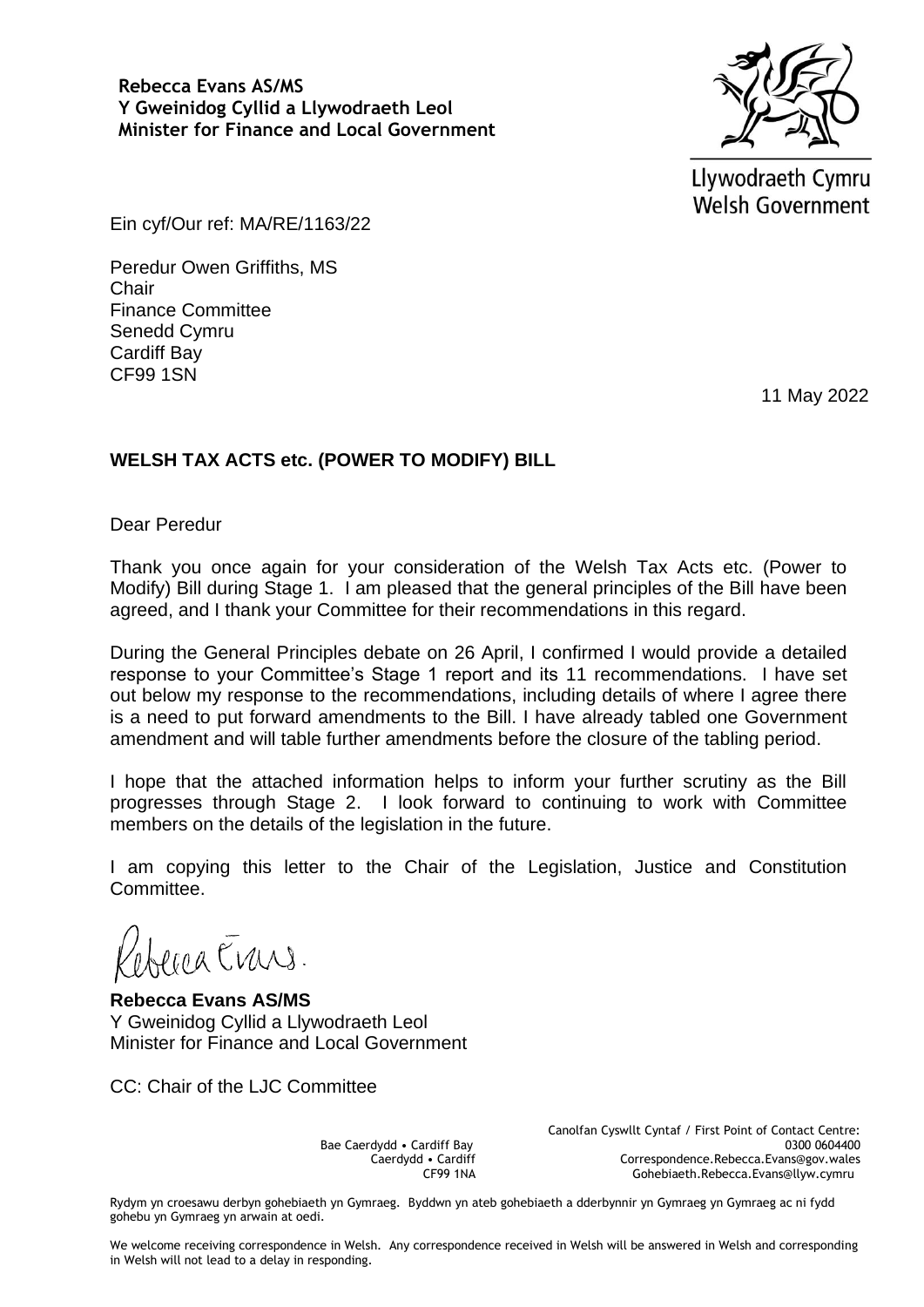## **Annex A Welsh Tax Acts etc. (Power to Modify) Bill – Stage 1**

## **Finance Committee Recommendations**

**Recommendation 1.** The Committee recommends that the Senedd, taking into account the recommendations in this report, agrees the general principles of the Welsh Tax Acts etc. (Power to Modify) Bill. Peter Fox MS does not support this recommendation.

I am grateful for all the input from the Finance and Legislation, Justice and Constitution Committees who have contributed to the robust scrutiny of the Bill, and am pleased that overall they have been able to recommend to the Senedd that the general principles are agreed.

**Recommendation 2.** The Committee recommends that, prior to the debate on the general principles of the Bill, the Welsh Government provides examples of the specific circumstances in which it envisages the regulation-making power in section 1(1) being used to amend each part of the Tax Collection and Management (Wales) Act 2016 (other than Part 2), the Land Transaction Tax and Anti-Avoidance of Devolved Taxes (Wales) Act 2017 and the Landfill Disposals Tax (Wales) Act 2017.

I have provided examples to the Committee in my response dated 22 April 2022 of how each Part of the three Welsh Tax Acts may need to be amended using the regulation making power in this Bill in relation to each of the four purpose tests.

**Recommendation 3.** The Committee recommends that the Welsh Government reviews the wording of section 1(1), to ensure that the limitations placed on Welsh Ministers that any modifications are 'necessary or appropriate' is meaningful, and that examples are provided to illustrate how this condition limits the delegated power in practice.

I have attached a copy of my response to the Chair of the LJC Committee which I provided in advance of the Stage 1 debate (Recommendation 3). This sets out circumstances in which the Minister would be prevented from using the power proposed in section 1 of the Bill as a result of the "appropriate" test.

**Recommendation 4.** The Committee recommends that the Welsh Government commits to including details of any consultation, or sets out detailed reasoning for not doing so, in the Explanatory Memorandum accompanying any future regulations made under section 1(1) of the Bill.

I accept this recommendation. I will ensure any Explanatory Memorandum accompanying future regulations made under section 1(1) of the Bill sets out the detail of any consultation, or the detailed reasoning for not doing so.

**Recommendation 5.** The Committee recommends that the Bill be amended so that the effect of section 2(1)(c), in respect of regulations made for the purpose set out in section 1(1)(c), is limited to no earlier than the effective date of the change to the UK predecessor tax.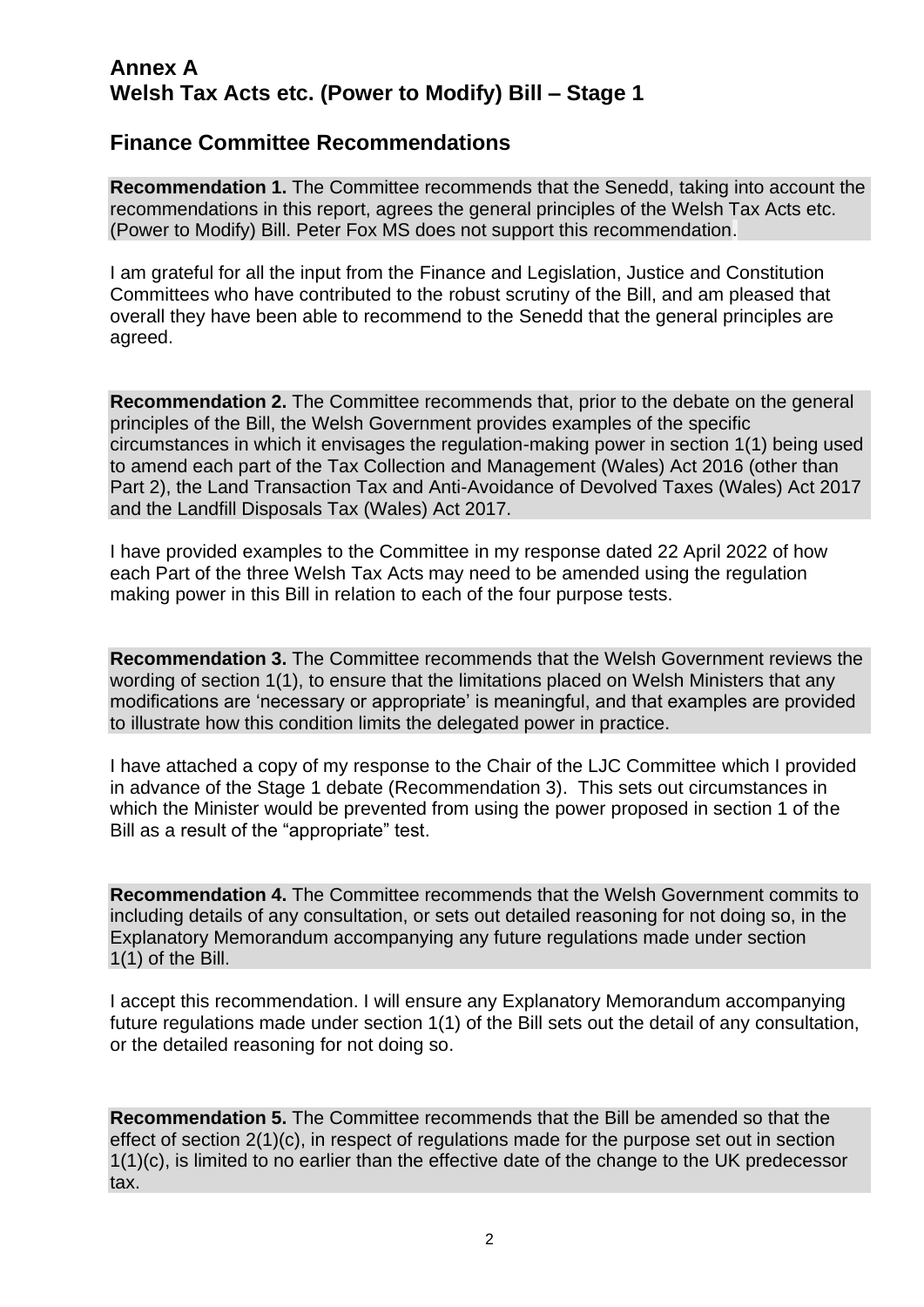**Recommendation 6.** The Committee recommends that the Bill be amended:  $\bullet$  so that the effect of section 2(1)(c), in respect of regulations made for any of the purposes set out in section 1(1)(b) and (d), is limited to no earlier than the date of an announcement:

• to specify that the date of that announcement is the date Welsh Ministers lays a written statement before the Senedd;

• to require Welsh Ministers to bring forward an oral statement at the first plenary session after an announcement is made.

I accept in principle Recommendations 5 and 6 and have already tabled a Government amendment to restrict the ability to legislate retrospectively back only as far as the date of a Welsh Government announcement in cases where a change may impact negatively (tax becomes payable or an increased amount of tax becomes payable) on taxpayers.

**Recommendation 7.** The Committee recommends that the Bill be amended to require the policy statement on the use of the power to make regulations with retrospective effect in section 3 to be laid before and approved by the Senedd, including any subsequent changes. The motion to approve the policy statement (and any subsequent changes) should not be moved until a responsible committee has reported.

The Statement is a *policy* statement on how the Welsh Ministers will use the power to make retrospective legislation that is proposed by the Bill, and the Bill itself sets the limitations on the use of that power. The Statement is intended to inform the public and the Senedd how the power to make regulations with retrospective effect will be used. The Welsh Government will however gather views on the changes from relevant stakeholders before the publication of an amended Statement, which will obviously, and primarily, include this Committee. I therefore do not see a statutory role for the Senedd in approving and amending this statement.

My officials will continue working with external stakeholders to ensure that the Statement is clear and meets the intention to provide clarity on when and how the Welsh Ministers will use the power with retrospective effect. I will also share the Statement with the Committee before it is published so as to gather your views as well.

In addition, I hope that the amendment I have now tabled to restrict the ability to legislate retrospectively back only as far as the date of a Welsh Government announcement in cases where a change creates or increases a tax liability provides appropriate reassurance to the Committee.

**Recommendation 8. T**he Committee recommends that the Minister considers amending the Bill to include a minimum time period for scrutiny by the Senedd of regulations made under section 1(1).

I accept this recommendation. I will bring forward an amendment at Stage 2 to introduce a minimum period of 28 days within the maximum period of 60 days referred to in section 4(5) of the Bill, to ensure the made affirmative procedure regulations made under this Bill cannot be voted on before that 28-day period has passed.